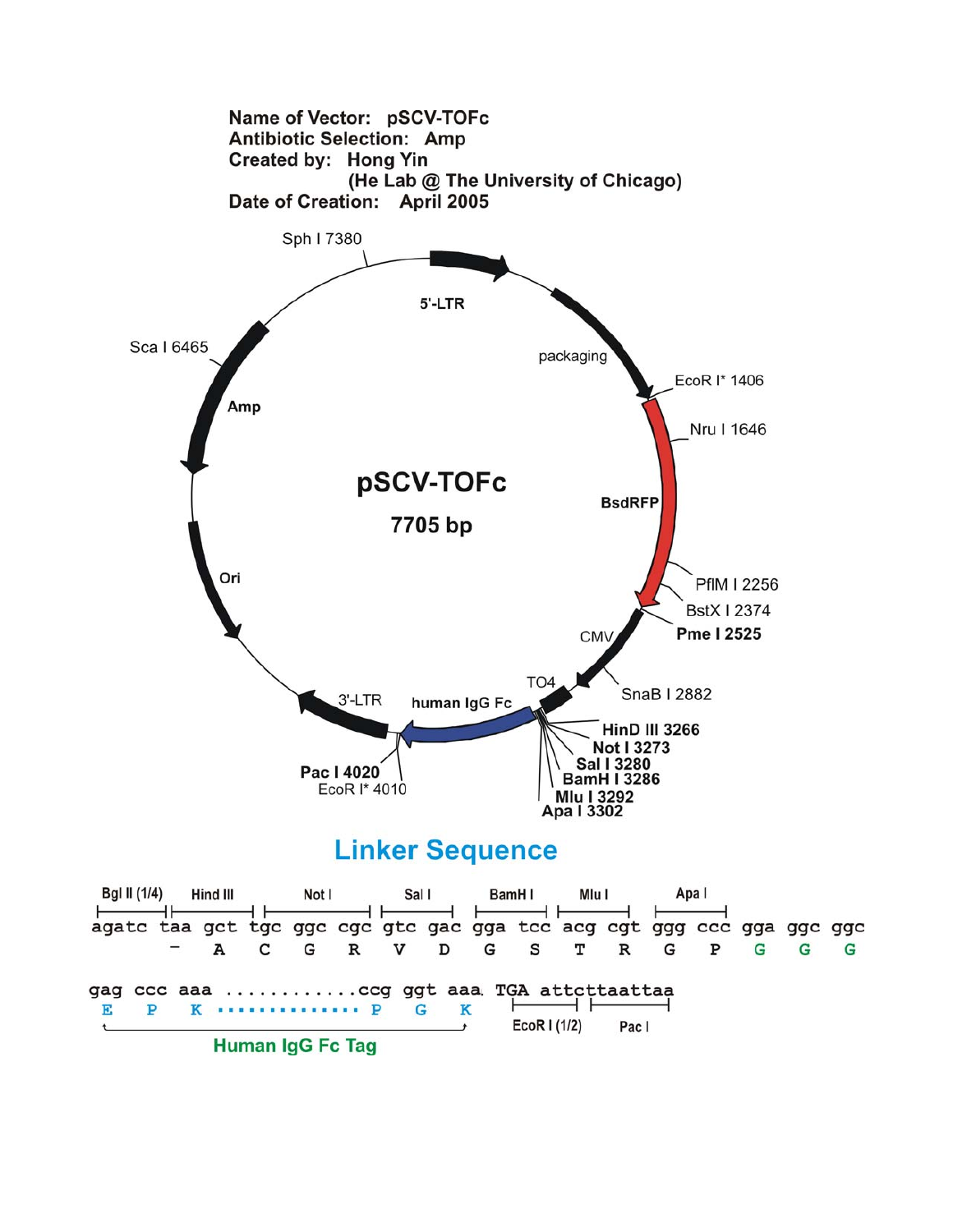TGAAAGACCC CACCTGTAGG TTTGGCAAGC TAGCTTAAGT AACGCCATTT TGCAAGGCATGGAAAATACATAACTGAGAA TAGAGAAGTT CAGATCAAGG TTAGGAACAG AGAGACAGCAGAATATGGGC CAAACAGGAT ATCTGTGGTAAGCAGTTCCT GCCCCGGCTCAGGGCCAAGAACAGATGGTCCCCAGATGCGGTCCCGCCCTCAGCAGTTTCTAGAGAACCATCAGATGTTTCCAGG GTGCCCCAAGGACCTGAAATGACCCTGTGCCTTATTTGAACTAACCAATCAGTTCGCTTCTCGCTTCTGTTCGCGCGCTTCTGCT CCCCGAGCTC AATAAAAGAG CCCACAACCCCTCACTCGGC GCGCCAGTCC TCCGATAGAC TGCGTCGCCCGGGTACCCGT ATTCCCAATAAAGCCTCTTG CTGTTTGCAT CCGAATCGTG GACTCGCTGA TCCTTGGGAG GGTCTCCTCAGATTGATTGA CTGCCCACCT CGGGGGTCTT TCATTTGGAG GTTCCACCGA GATTTGGAGACCCCTGCCCA GGGACCACCGACCCCCCCGC CGGGAGGTAA GCTGGCCAGC GGTCGTTTCGTGTCTGTCTC TGTCTTTGTG CGTGTTTGTG CCGGCATCTAATGTTTGCGC CTGCGTCTGTACTAGTTAGC TAACTAGCTC TGTATCTGGC GGACCCGTGG TGGAACTGAC GAGTTCTGAACACCCGGCCG CAACCCTGGG AGACGTCCCA GGGACTTTGG GGGCCGTTTT TGTGGCCCGACCTGAGGAAG GGAGTCGATGTGGAATCCGA CCCCGTCAGG ATATGTGGTT CTGGTAGGAGACGAGAACCT AAAACAGTTC CCGCCTCCGT CTGAATTTTTGCTTTCGGTT TGGAACCGAAGCCGCGCGTC TTGTCTGCTG CAGCGCTGCA GCATCGTTCT GTGTTGTCTC TGTCTGACTGTGTTTCTGTA TTTGTCTGAA AATTAGGGCC AGACTGTTAC CACTCCCTTA AGTTTGACCTTAGGTCACTG GAAAGATGTCGAGCGGATCG CTCACAACCA GTCGGTAGAT GTCAAGAAGAGACGTTGGGT TACCTTCTGC TCTGCAGAAT GGCCAACCTTTAACGTCGGA TGGCCGCGAGACGGCACCTT TAACCGAGAC CTCATCACCC AGGTTAAGAT CAAGGTCTTT TCACCTGGCCCGCATGGACA CCCAGACCAG GTCCCCTACA TCGTGACCTG GGAAGCCTTG GCTTTTGACCCCCCTCCCTG GGTCAAGCCCTTTGTACACC CTAAGCCTCC GCCTCCTCTT CCTCCATCCGCCCCGTCTCT CCCCCTTGAA CCTCCTCGTT CGACCCCGCCTCGATCCTCC CTTTATCCAGCCCTCACTCCTTCTCTAGGCGCCG**GAATTC**ACCATGGCCAAGCCTTTGTCTCAAGAAGAATCCACCCTCATTGAA AGAGCAACGGCTACAATCAACAGCATCCCCATCTCTGAAGACTACAGCGTCGCCAGCGCAGCTCTCTCTAGCGACGGCCGCATCT TCACTGGTGTCAATGTATATCATTTTACTGGGGGACCTTGTGCAGAACTCGTGGTGCTGGGCACTGCTGCTGCTGCGGCAGCTGG CAACCTGACTTGTATCGTCGCGATCGGAAATGAGAACAGGGGCATCTTGAGCCCCTGCGGACGGTGCCGACAGGTGCTTCTCGAT CTGCATCCTGGGATCAAAGCCATAGTGAAGGACAGTGATGGACAGCCGACGGCAGTTGGGATTCGTGAATTGCTGCCCTCTGGTT ATGTGTGGGAGGGC**TCTAGA**GGAGGCGGCGGAGGTatggcctcctccgaggacgtcatcaaggagttcatgcgcttcaaggtgcg catggagggctccgtgaacggccacgagttcgagatcgagggCgagggcgagggccgcccctacgagggcacccagaccgccaag ctgaaggtgaccaagggcggccccctgcccttcgcctgggacatcctgtcccctcagttccagtacggctccaaggcctacgtga agcaccccgccgacatccccgactacttgaagctgtccttccccgagggcttcaagtgggagcgcgtgatgaacttcgaggacgg cggcgtggtgaccgtgacccaggactcctccctgcaggacggcgagttcatctacaaggtgaagctgcgcggcaccaacttcccc tccgacggccccgtaatgcagaagaagaccatgggctgggaggcctccaccgagcggatgtaccccgaggacggcgccctgaagg gcgagatcaagatgaggctgaagctgaaggacggcggccactacgacgccgaggtcaagaccacctacatggccaagaagcccgt gcagctgcccggcgcctacaagaccgacatcaagctggacatcacctcccacaacgaggactacaccatcgtggaacagtacgag cgcgccgagggccgccactccaccggcgcctaa**GGATCt** ccgcgg **gtttaaac** ATTGATTATTGACTAGTTATTA ATAGTAATCAATTACGGGGTCATTAGTTCATAGCCCATATATGGAGTTCCGCGTTACATAACTTACGGTAAATGGCCCGCCTGGC TGACCGCCCAACGACCCCCGCCCATTGACGTCAATAATGACGTATGTTCCCATAGTAACGCCAATAGGGACTTTCCATTGACGTC AATGGGTGGAGTATTTACGGTAAACTGCCCACTTGGCAGTACATCAAGTGTATCATATGCCAAGTACGCCCCCTATTGACGTCAA TGACGGTAAATGGCCCGCCTGGCATTATGCCCAGTACATGACCTTATGGGACTTTCCTACTTGGCAGTACATCTACGTATTAGTC ATCGCTATTACCATGGTGATGCGGTTTTGGCAGTACATCAATGGGCGTGGATAGCGGTTTGACTCACGGGGATTTCCAAGTCTCC ACCCCATTGACGTCAATGGGAGTTTGTTTTGGAACCAAAATCAACGGGACTTTCCAAAATGTCGTAACAACTCCGCCCCATTGAC GCAAATGGGCGGTAGGCGTGTACGGTGGGAGGTCTATATAAGCAGAGCTCTCCCTATCAGTGATAGAGATCTCCCTATCAGTGAT AGAGATCTCCCTATCAGTGATAGAGATCTCCCTATCAGTGATAGAGATCGAGCTGTTTAGTGAACCGTCAGATCGCCTGGAGACG CCATCCACGCTGTTTTGACCTCCATAGA**AGAtctaagctt gcgg ccg cgtcg acgg atcc ACGCGT GGGCCC** gga ggcggc<mark>GAG</mark>CCCAAATCTTGTGACAAAACTCACACATGCCCACCGTGCCCAGCACCTGAACTCCTGGGGGGACCGTCAGTCTTCC TCTTCCCCCCAAAACCCAAGGACACCCTCATGATCTCCCGGACCCCTGAGGTCACATGCGTGGTGGTGGACGTGAGCCACGAAGA CCCTGAGGTCAAGTTCAACTGGTACGTGGACGGCGTGGAGGTGCATAATGCCAAGACAAAGCCGCGGGAGGAGCAGTACAACAGC ACGTACCGTGTGGTCAGCGTCCTCACCGTCCTGCACCAGGACTGGCTGAATGGCAAGGAGTACAAGTGCAAGGTCTCCAACAAAG CCCTCCCAGCCCCCATCGAGAAAACCATCTCCAAAGCCAAAGGGCAGCCCCGAGAACCACAGGTGTACACCCTGCCCCCATCCCG GGATGAGCTGACCAAGAACCAGGTCAGCCTGACCTGCCTGGTCAAAGGCTTCTATCCCAGCGACATCGCCGTGGAGTGGGAGAGC AATGGGCAGCCGGAGAACAACTACAAGACCACGCCTCCCGTGCTGGACTCCGACGGCTCCTTCTTCCTCTACAGCAAGCTCACCG TGGACAAGAGCAGGTGGCAGCAGGGGAACGTCTTCTCATGCTCCGTGATGCATGAGGCTCTGCACAACCACTACACGCAGAAGAG CCTCTCCCTGTCTCCGGGTAAATGA attc**ttaattaa CGAT**AAAATAAAAGATTTTATTTAGTCTCCAGAAAAAGGGGGGAAT GAAAGACCCCACCTGTAGGTTTGGCAAGCTAGCTTAAGTAACGCCATTTTGCAAGGCATGGAAAATACATAACTGAGAATAGAGA AGTTCAGATCAAGGTTAGGAACAGAGAGACAGCAGAATATGGGCCAAACAGGATATCTGTGGTAAGCAGTTCCTGCCCCGGCTCA GGGCCAAGAACAGATGGTCCCCAGATGCGGTCCCGCCCTCAGCAGTTTCTAGAGAACCATCAGATGTTTCCAGGGTGCCCCAAGG ACCTGAAATGACCCTGTGCCTTATTTGAACTAACCAATCAGTTCGCTTCTCGCTTCTGTTCGCGCGCTTCTGCTCCCCGAGCTCA ATAAAAGAGCCCACAACCCCTCACTCGGCGCGCCAGTCCTCCGATAGACTGCGTCGCCCGGGTACCCGTGTATCCAATAAACCCT CTTGCAGTTGCATCCGACTTGTGGTCTCGCTGTTCCTTGGGAGGGTCTCCTCTGAGTGATTGACTACCCGTCAGCGGGGGTCTTT CATGGGTAACAGTTTCTTGAAGTTGGAGAACAACATTCTGAGGGTAGGAGTCGAATATTAAGTAATCCTGACTCAATTAGCCACT GTTTT GAATCCACATACTCCAATAC TCCTGAAATA GTTCATTATG GACAGCGCAGAAGAGCTGGG GAGAATTAAT TCGTAATCAT GGTCATAGCTGTTTCCTGTG TGAAATTGTTATCCGCTCAC AATTCCACAC AACATACGAG CCGGAAGCAT AAAGTGTAAAGCCTGGGGTGCCTAATGAGTGAGCTAACTCACATTAATTGCGTTGCGCTCACTGCCCGCTTTCCAGTCGGGAAAC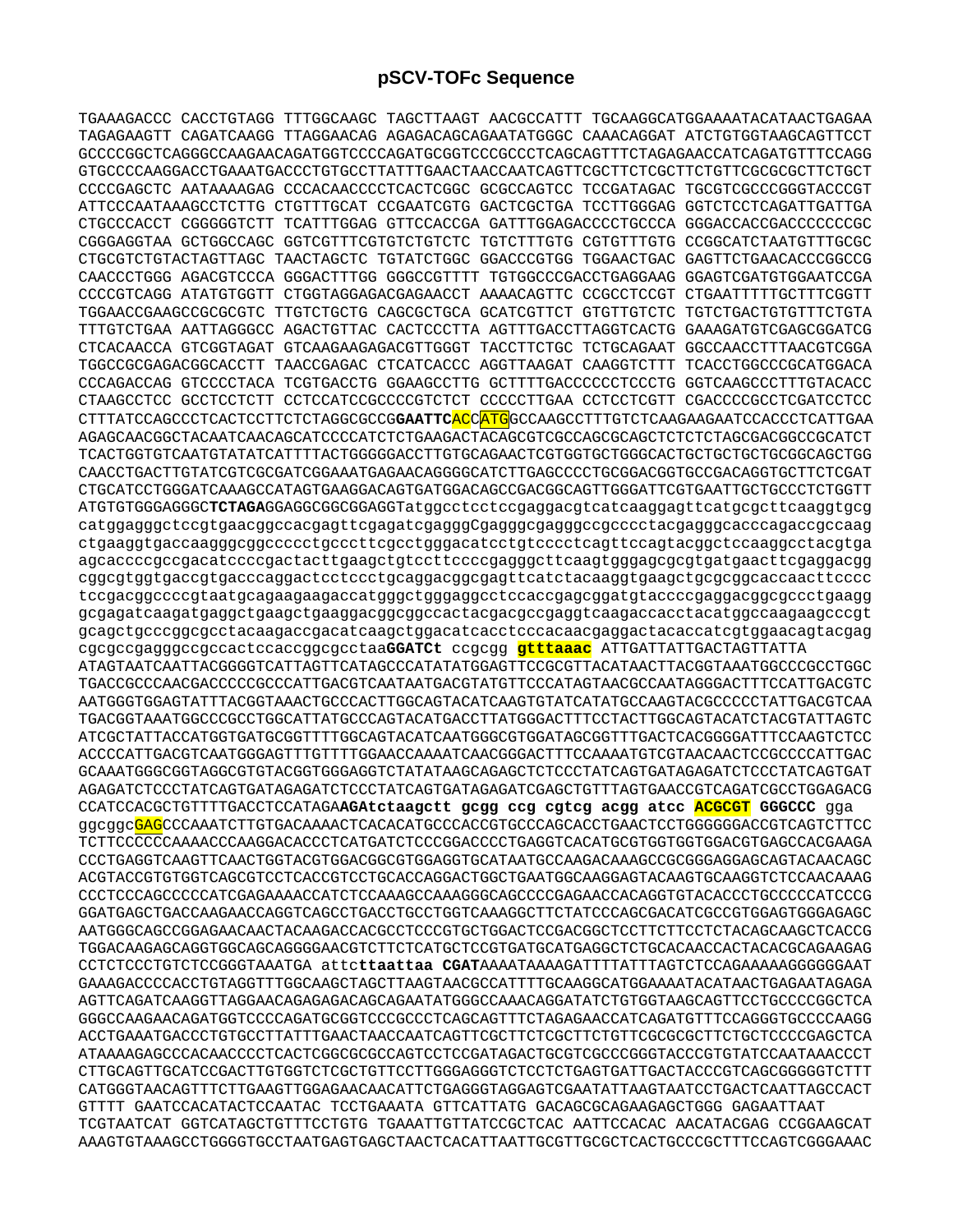CTGTC GTGCCAGCTGCATTAATGAA TCGGCCAACG CGCGGGGAGA GGCGGTTTGCGTATTGGGCG CTCTTCCGCT TCCTCGCTCA CTGACTCGCTGCGCTCGGTC GTTCGGCTGCGGCGAGCGGT ATCAGCTCAC TCAAAGGCGG TAATACGGTT ATCCACAGAATCAGGGGATAACGCAGGAAAGAACATGTGAGCAAAAGGCCAGCAAAAGGCCAGGAACCGTAAAAAGGCCGCGTTG CTGGCGTTTTTCCATAGGCTCCGCCCCCCTGACGAGCATCACAAAAATCGACGCTCAAGTCAGAGGTGGCGAAACCCGACAGGAC TATAAAGATACCAGGCGTTT CCCCCTGGAAGCTCCCTCGT GCGCTCTCCT GTTCCGACCC TGCCGCTTAC CGGATACCTG TCCGCCTTTCTCCCTTCGGG AAGCGTGGCGCTTTCTCATA GCTCACGCTG TAGGTATCTC AGTTCGGTGTAGGTCGTTCG CTCCAAGCTGGGCTGTGTGC ACGAACCCCC CGTTCAGCCC GACCGCTGCGCCTTATCCGG TAACTATCGT CTTGAGTCCA ACCCGGTAAGACACGACTTA TCGCCACTGGCAGCAGCCAC TGGTAACAGG ATTAGCAGAG CGAGGTATGT AGGCGGTGCT ACAGAGTTCTTGAAGTGGTG GCCTAACTACGGCTACACTA GAAGGACAGT ATTTGGTATC TGCGCTCTGCTGAAGCCAGT TACCTTCGGAAAAAGAGTTG GTAGCTCTTG ATCCGGCAAA CAAACCACCGCTGGTAGCGG TGGTTTTTTT GTTTGCAAGC AGCAGATTACGCGCAGAAAA AAAGGATCTCAAGAAGATCC TTTGATCTTT TCTACGGGGT CTGACGCTCA GTGGAACGAA AACTCACGTTAAGGGATTTT GGTCATGAGATTATCAAAAA GGATCTTCAC CTAGATCCTT TTAAATTAAAAATGAAGTTT TAAATCAATCTAAAGTATAT ATGAGTAAAC TTGGTCTGAC AGTTACCAATGCTTAATCAG TGAGGCACCT ATCTCAGCGA TCTGTCTATTTCGTTCATCC ATAGTTGCCTGACTCCCCGT CGTGTAGATA ACTACGATAC GGGAGGGCTT ACCATCTGGC CCCAGTGCTGCAATGATACC GCGAGACCCA CGCTCACCGG CTCCAGATTT ATCAGCAATA AACCAGCCAGCCGGAAGGGC CGAGCGCAGAAGTGGTCCTG CAACTTTATC CGCCTCCATC CAGTCTATTAATTGTTGCCG GGAAGCTAGA GTAAGTAGTT CGCCAGTTAATAGTTTGCGC AACGTTGTTGCCATTGCTAC AGGCATCGTG GTGTCACGCT CGTCGTTTGG TATGGCTTCA TTCAGCTCCGGTTCCCAACG ATCAAGGCGA GTTACATGAT CCCCCATGTT GTGCAAAAAA GCGGTTAGCTCCTTCGGTCC TCCGATCGTTGTCAGAAGTA AGTTGGCCGC AGTGTTATCA CTCATGGTTATGGCAGCACT GCATAATTCT CTTACTGTCA TGCCATCCGTAAGATGCTTT TCTGTGACTGGTGAGTACTC AACCAAGTCA TTCTGAGAAT AGTGTATGCG GCGACCGAGT TGCTCTTGCCCGGCGTCAAT ACGGGATAAT ACCGCGCCAC ATAGCAGAAC TTTAAAAGTG CTCATCATTGGAAAACGTTC TTCGGGGCGAAAACTCTCAA GGATCTTACC GCTGTTGAGA TCCAGTTCGATGTAACCCAC TCGTGCACCC AACTGATCTT CAGCATCTTTTACTTTCACC AGCGTTTCTGGGTGAGCAAA AACAGGAAGG CAAAATGCCG CAAAAAAGGG AATAAGGGCG ACACGGAAATGTTGAATACT CATACTCTTC CTTTTTCAAT ATTATTGAAG CATTTATCAG GGTTATTGTCTCATGAGCGG ATACATATTTGAATGTATTT AGAAAAATAA ACAAATAGGG GTTCCGCGCACATTTCCCCG AAAAGTGCCA CCTGACGTCT AAGAAACCATTATTATCATG ACATTAACCTATAAAAATAG GCGTATCACG AGGCCCTTTC GTCTCGCGCG TTTCGGTGAT GACGGTGAAAACCTCTGACA CATGCAGCTC CCGGAGACGG TCACAGCTTG TCTGTAAGCG GATGCCGGGAGCAGACAAGC CCGTCAGGGCGCGTCAGCGG GTGTTGGCGG GTGTCGGGGC TGGCTTAACTATGCGGCATC AGAGCAGATT GTACTGAGAG TGCACCATATGCGGTGTGAA ATACCGCACAGATGCGTAAG GAGAAAATAC CGCATCAGGC GCCATTCGCC ATTCAGGCTG CGCAACTGTTGGGAAGGGCG ATCGGTGCGG GCCTCTTCGC TATTACGCCA GCTGGCGAAA GGGGGATGTGCTGCAAGGCG ATTAAGTTGGGTAACGCCAG GGTTTTCCCA GTCACGACGT TGTAAAACGACGGCGCAAGG AATGGTGCAT GCAAGGAGAT GGCGCCCAACAGTCCCCCGG CCACGGGGCCTGCCACCATA CCCACGCCGA AACAAGCGCT CATGAGCCCG AAGTGGCGAG CCCGATCTTCCCCATCGGTG ATGTCGGCGA TATAGGCGCC AGCAACCGCA CCTGTGGCGC CGGTGATGCCGGCCACGATG CGTCCGGCGTAGAGGCGATT AGTCCAATTT GTTAAAGACA GGATATCAGTGGTCCAGGCT CTAGTTTTGA CTCAACAATA TCACCAGCTGAAGCCTATAG AGTACGAGCCATAGATAAAA TAAAAGATTT TATTTAGTCT CCAGAAAAAG GGGGGAA

| Unique enzymes in pSCV-TOFc:                   |            |                  |           |         |      |           |         |      | 1959 | 1983 | 2058 | 2136 |
|------------------------------------------------|------------|------------------|-----------|---------|------|-----------|---------|------|------|------|------|------|
|                                                |            |                  |           |         |      |           |         |      | 2205 | 2275 | 2340 | 2488 |
|                                                |            |                  |           |         |      |           |         |      | 2516 | 2518 | 2600 | 2628 |
| Nru I                                          | TCG CGA    |                  | 1646      |         |      |           |         |      | 2640 | 2654 | 2821 | 2912 |
| PflM I                                         |            | CCAN, NNN `NTGG  | 2256      |         |      |           |         |      | 2945 | 3049 | 3070 | 3272 |
| BstX I                                         |            | CCAN, NNNN `NTGG | 2374      |         |      |           |         |      | 3276 | 3308 | 3538 | 3540 |
| Pme I                                          | CTTT AAAC  |                  | 2525      |         |      |           |         |      | 4266 | 4272 | 4568 | 4782 |
| SnaB I                                         | TAC GTA    |                  | 2882      |         |      |           |         |      | 4885 | 4941 | 4951 | 4975 |
| HinD III                                       | A`AGCT, T  |                  | 3266      |         |      |           |         |      | 5018 | 5025 | 5046 | 5137 |
| Not I                                          |            | GC 'GGCC, GC     | 3273      |         |      |           |         |      | 5165 | 5292 | 5311 | 5432 |
| Sal I                                          | G`TCGA, C  |                  | 3280      |         |      |           |         |      | 5542 | 5677 | 5686 | 6048 |
| Acc I                                          | GT MK, AC  |                  | 3281      |         |      |           |         |      | 6139 | 6330 | 6376 | 6497 |
| HinC II                                        | GTY RAC    |                  | 3282      |         |      |           |         |      | 6541 | 6618 | 6727 | 6826 |
| Hind II                                        | GTY RAC    |                  | 3282      |         |      |           |         |      | 6873 | 7047 | 7086 | 7096 |
| BamH I                                         | G`GATC, C  |                  | 3286      |         |      |           |         |      | 7122 | 7160 | 7173 | 7199 |
| Mlu I                                          | A`CGCG, T  |                  | 3292      |         |      |           |         |      | 7256 | 7515 |      |      |
| Bsp120 I                                       | G`GGCC, C  |                  | 3298      |         |      |           | Afl II  | (3)  | 35   | 1008 | 4102 |      |
| Apa I                                          | G, GGCC `C |                  | 3302      |         |      |           | Afl III | (2)  | 3292 | 5092 |      |      |
| Nsi I                                          | A, TGCA `T |                  | 3953      |         |      |           | Aha II  | (18) | 744  | 1400 | 1848 | 2295 |
| Pac I                                          |            | TTA, AT`TAA      | 4020      |         |      |           |         |      | 2352 | 2403 | 2502 | 2664 |
| Sca I                                          | AGT ACT    |                  | 6465      |         |      |           |         |      |      |      |      |      |
| Sph I                                          | G, CATG C  |                  | 7380      |         |      |           |         |      | 2717 | 2800 | 2986 | 3229 |
| Number of enzymes = 19                         |            |                  |           |         |      |           |         |      | 6522 | 6904 | 7208 | 7391 |
|                                                |            |                  |           |         |      |           |         |      | 7505 | 7526 |      |      |
| The following enzymes do not cut in pSCV-TOFc: |            |                  |           |         |      |           | Ahd I   | (6)  | 1022 | 2011 | 3382 | 4515 |
|                                                |            |                  |           |         |      |           |         |      | 4561 | 5985 |      |      |
| Age I                                          | Avr II     |                  | Bcl I     | Blp I   |      | BsiC I    | Alu I   | (38) | 30   | 34   | 338  | 582  |
| BsiW I                                         | Bsm I      |                  | Bsp1286 I | BspM II |      | Bst1107 I |         |      | 670  | 678  | 1517 | 1622 |
| BstB I                                         | Cla I      |                  | Dra III   | Eco72 I |      | Esp I     |         |      | 1966 | 2083 | 2200 | 2329 |
|                                                |            |                  |           |         |      |           |         |      | 2395 | 2425 | 3108 | 3198 |
| Fse I                                          | Hpa I      |                  | Mun I     | PaeR7 I |      | Pml I     |         |      | 3268 | 3738 | 3894 | 4097 |
| Rsr II                                         | Sfi I      |                  | Spl I     | Srf I   |      | Xca I     |         |      | 4101 | 4405 | 4724 | 4757 |
|                                                |            |                  |           |         |      |           |         |      | 4852 | 4916 | 5034 | 5260 |
| pSCV-TOFc: sites sorted by name:               |            |                  |           |         |      |           |         |      | 5350 | 5396 | 5653 | 6174 |
|                                                |            |                  |           |         |      |           |         |      | 6274 | 6337 | 7016 | 7035 |
| Aat II                                         | (7)        | 747              | 1851      | 2667    | 2720 |           |         |      | 7280 | 7636 |      |      |
|                                                |            | 2803             | 2989      | 6907    |      |           | Alw I   | (15) | 455  | 1053 | 1359 | 1729 |
| Acc I                                          | (1)        | 3281             |           |         |      |           |         |      | 2517 | 3282 | 3293 | 5654 |
| Acc65 I                                        | (2)        | 403              | 4470      |         |      |           |         |      | 5740 | 5740 | 5837 | 5838 |
| Aci I                                          | (82)       | 199              | 205       | 568     | 590  |           |         |      | 6302 | 6617 | 6623 |      |
|                                                |            | 690              | 729       | 862     | 903  |           | AlwN I  | (4)  | 159  | 3361 | 4226 | 5508 |
|                                                |            | 1044             | 1135      | 1201    | 1300 |           | Apa I   | (1)  | 3302 |      |      |      |
|                                                |            | 1319             | 1357      | 1534    | 1616 |           | ApaL I  | (3)  | 5406 | 6652 | 7149 |      |
|                                                |            | 1683             | 1821      | 1824    | 1936 |           | Apo I   | (3)  | 874  | 1406 | 4010 |      |
|                                                |            |                  |           |         |      |           |         |      |      |      |      |      |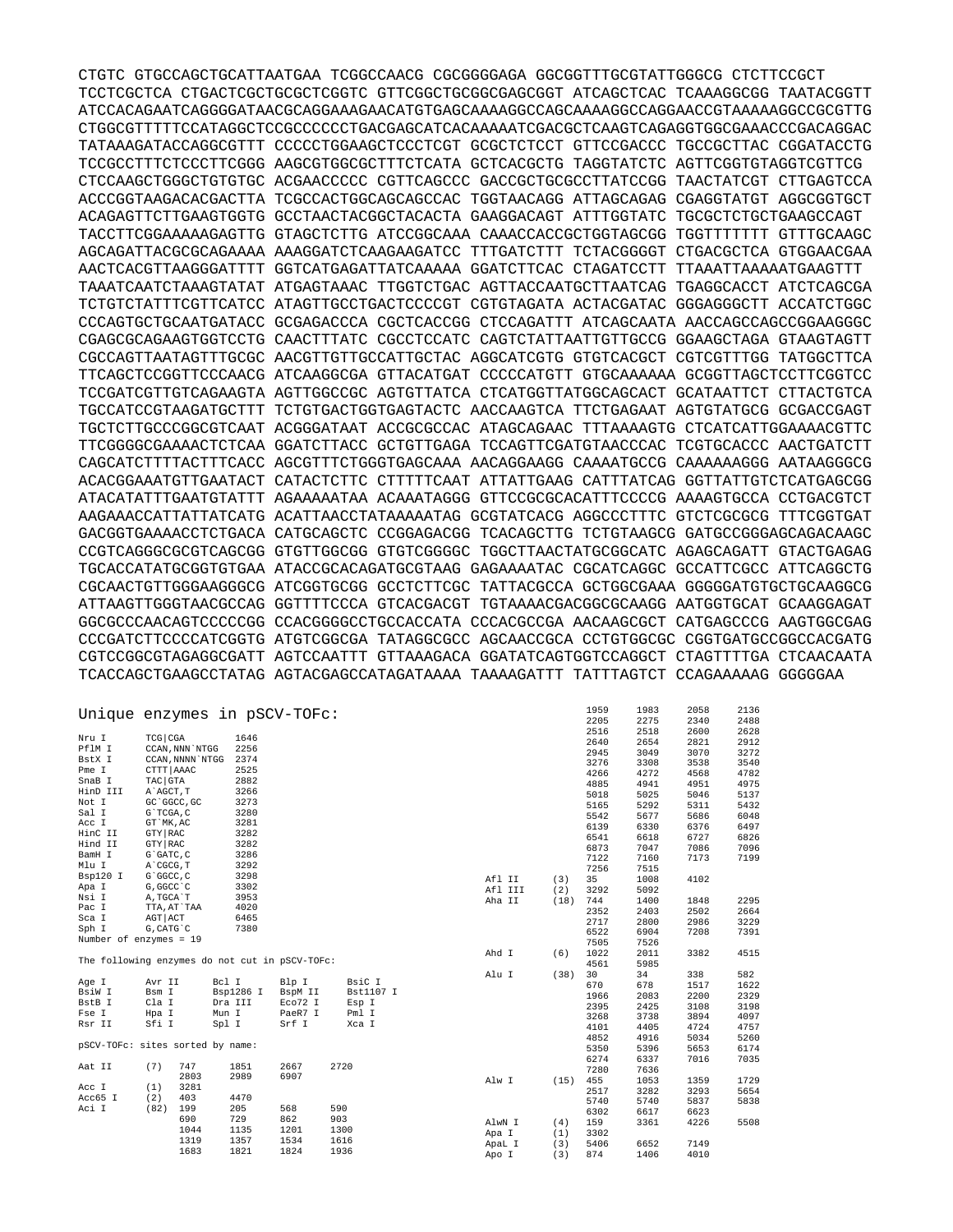| Asc I              | (2)        | 370          | 4437 |      |      | BspM I    | (2)  | 3772         | 3902         |              |              |
|--------------------|------------|--------------|------|------|------|-----------|------|--------------|--------------|--------------|--------------|
| Ase I              | (5)        | 2549         | 4735 | 4863 | 4922 | Bsr I     | (20) | 376          | 1032         | 1060         | 1548         |
|                    |            | 6157         |      |      |      |           |      | 1572         | 2027         | 2838         | 3498         |
| Asp718             | (2)        | 403          | 4470 |      |      |           |      | 3606         | 4443         | 4893         | 5499         |
| Ava I              | (9)        | 333          | 399  | 500  | 2093 |           |      | 5512         | 5626         | 6032         | 6150         |
|                    |            | 2285         | 3695 | 3728 | 4400 |           |      | 6193         | 6460         | 6632         | 7338         |
|                    |            | 4466         |      |      |      | BsrB I    | (5)  | 1044         | 2275         | 4784         | 5025         |
| Ava II             | $(15)$ 188 |              | 201  | 256  | 553  |           |      | 6826         |              |              |              |
|                    |            | 692          | 1221 | 1574 | 3376 | BsrD I    | (3)  | 3822         | 6046         | 6220         |              |
|                    |            | 3431         | 4255 | 4268 | 4323 | BsrG I    | (2)  | 1284         | 3710         |              |              |
|                    |            | 6123         | 6345 | 7600 |      | BssH II   | (5)  | 319          | 370          | 2476         | 4386         |
| BamH I             | (1)        | 3286         |      |      |      |           |      | 4437         |              |              |              |
| Ban I              | (18)       | 246          | 403  | 1144 | 1399 | BssS I    | (5)  | 1589         | 1904         | 5265         | 6649         |
|                    |            | 1689         | 1949 | 2207 | 2294 |           |      | 6956         |              |              |              |
|                    |            | 2402         | 2501 | 4313 | 4470 | BstE II   | (3)  | 1089         | 1972         | 2143         |              |
|                    |            | 4836         | 5933 | 7207 | 7390 | BstN I    | (26) | 243          | 550          | 737          | 750          |
|                    |            | 7504         | 7525 |      |      |           |      | 1171         | 1196         | 1219         | 1239         |
| Ban II             | (12)       | 340          | 353  | 1679 | 1811 |           |      | 1269         | 1719         | 2002         | 2156         |
|                    |            | 1892         | 3110 | 3302 | 3317 |           |      | 2632         | 2825         | 3223         | 3370         |
|                    |            | 4407         | 4420 | 7457 | 7471 |           |      | 3598         | 3751         | 3769         | 4310         |
| Bbe I              | (8)        | 1403         | 2298 | 2406 | 2505 |           |      | 4832         | 5120         | 5241         | 5254         |
|                    |            | 7211         | 7394 | 7508 | 7529 |           |      | 7327         | 7604         |              |              |
| Bbs I              | (5)        | 1500         | 2252 | 3378 | 3479 | BstU I    | (28) | 319          | 321          | 372          | 905          |
|                    |            | 3924         |      |      |      |           |      | 907          | 1137         | 1646         | 2115         |
| Bbv I              | (13)       | 933          | 941  | 1526 | 1631 |           |      | 2205         | 2478         | 2518         | 2602         |
|                    |            | 2404         | 3702 | 3834 | 3930 |           |      | 3278         | 3294         | 3540         | 4386         |
|                    |            | 5511         | 5514 | 5720 | 6414 |           |      | 4388         | 4439         | 4939         | 4941         |
|                    |            | 7025         |      |      |      |           |      | 5139         | 5720         | 6050         | 6543         |
| Bbv II             | (5)        | 1499         | 2251 | 3379 | 3478 |           |      | 6875         | 6975         | 6977         | 7080         |
|                    |            | 3925         |      |      |      | BstX I    | (1)  | 2374         |              |              |              |
| Bcn I              | (20)       | 166          | 401  | 402  | 573  | BstY I    | (12) | 2510         | 3128         | 3149         | 3170         |
|                    |            | 726          | 2401 | 3303 | 3430 |           |      | 3260         | 3286         | 5733         | 5744         |
|                    |            | 3730         | 3731 | 4002 | 4233 |           |      | 5830         | 5842         | 6610         | 6627         |
|                    |            | 4468         | 4469 | 5473 | 6169 | Bsu36 I   | (5)  | 783          | 1020         | 2506         | 3437         |
|                    |            | 6520         | 7021 | 7056 | 7407 |           |      | 3479         |              |              |              |
| Bfa I              | (14)       | 31           | 221  | 663  | 675  | Cac8 I    | (37) | 28           | 32           | 321          | 372          |
|                    |            | 1396         | 1524 | 1812 | 2542 |           |      | 584          | 588          | 633          | 652          |
|                    |            | 4098         | 4288 | 5587 | 5840 |           |      | 1201         | 1510         | 1624         | 2478         |
|                    |            | 6175         | 7610 |      |      |           |      | 2628         | 2821         | 3270         | 3313         |
| Bgl I              | (5)        | 2632         | 2754 | 2825 | 6105 |           |      | 3892         | 4095         | 4099         | 4388         |
|                    |            | 7223         |      |      |      |           |      | 4439         | 4885         | 4914         | 5023         |
| Bgl II             | (4)        | 3128         | 3149 | 3170 | 3260 |           |      | 5109         | 5146         | 5706         | 6097         |
| Bpm I              | (4)        | 3244         | 4035 | 6055 | 7673 |           |      | 7110         | 7258         | 7278         | 7282         |
| Bsa I              | (7)        | 478          | 532  | 1151 | 3639 |           |      | 7378         | 7419         | 7467         | 7509         |
|                    |            | 4523         | 4544 | 6046 |      |           |      | 7539         |              |              |              |
| BsaA I             | (4)        | 2047         | 2882 | 3501 | 3563 | Cfr10 I   | (5)  | 631          | 2498         | 6065         | 7528         |
| BsaB I             | (5)        | 1713         | 3127 | 3148 | 3169 |           |      | 7537         |              |              |              |
|                    |            | 3190         |      |      |      | Csp6 I    | (21) | 404          | 660          | 1285         | 2029         |
| BsaH I             | (18)       | 744          | 1400 | 1848 | 2295 |           |      | 2281         | 2470         | 2760         | 2785         |
|                    |            | 2352         | 2403 | 2502 | 2664 |           |      | 2840         | 2873         | 2924         | 3081         |
|                    |            | 2717         | 2800 | 2986 | 3229 |           |      | 3498         | 3552         | 3564         | 3621         |
|                    |            | 6522         | 6904 | 7208 | 7391 |           |      | 3711         | 4471         | 6464         | 7140         |
|                    |            |              |      |      |      |           |      |              |              |              |              |
|                    |            |              |      |      |      |           |      |              |              |              |              |
|                    |            | 7505         | 7526 |      |      |           |      | 7651         |              |              |              |
| BsaJ I             | (48)       | 163          | 242  | 252  | 399  | Dde I     | (23) | 75           | 169          | 210          | 478          |
|                    |            | 463          | 499  | 548  | 549  |           |      | 783          | 1020         | 1292         | 2019         |
|                    |            | 696          | 735  | 736  | 748  |           |      | 2506         | 3264         | 3437         | 3479         |
|                    |            | 749          | 1169 | 1238 | 1247 |           |      | 4142         | 4236         | 4277         | 4546         |
|                    |            | 1267         | 1268 | 1413 | 1718 |           |      | 4617         | 5367         | 5776         | 5942         |
|                    |            | 1842         | 1977 | 2001 | 2037 |           |      | 6482         | 6908         | 7143         |              |
|                    |            | 2094         | 2154 | 2250 | 2286 | Dpn I     | (35) | 95           | 461          | 1048         | 1180         |
|                    |            | 2355         | 2481 | 2516 | 2902 |           |      | 1365         | 1649         | 1710         | 1724         |
|                    |            | 3369         | 3407 | 3538 | 3728 |           |      | 1916         | 2312         | 2512         | 3130         |
|                    |            | 3800         | 3899 | 4230 | 4309 |           |      | 3151         | 3172         | 3193         | 3218         |
|                    |            | 4319         | 4466 | 4529 | 4831 |           |      | 3262         | 3288         | 3424         | 4162         |
|                    |            | 5252         | 7326 | 7404 | 7410 |           |      | 5660         | 5735         | 5746         | 5754         |
| BsaW I             | (3)        | 5298         | 5445 | 6276 |      |           |      | 5832         | 5844         | 5949         | 6290         |
| BseR I             | (8)        | 466          | 1295 | 1334 | 1828 |           |      | 6308         | 6354         | 6612         | 6629         |
|                    |            | 1830         | 2152 | 3559 | 4532 |           |      | 6665         | 7250         | 7474         |              |
| Bsg I              | (4)        | 1602         | 2411 | 3577 | 3946 | DpnII     | (35) | 93           | 459          | 1046         | 1178         |
| BsiE I             | (10)       | 594          | 729  | 1534 | 1650 |           |      | 1363         | 1647         | 1708         | 1722         |
|                    |            | 3276         | 5008 | 5432 | 6355 |           |      | 1914         | 2310         | 2510         | 3128         |
|                    |            | 6504         | 7251 |      |      |           |      | 3149         | 3170         | 3191         | 3216         |
| BsiHKA I           | (7)        | 340          | 3110 | 4407 | 5410 |           |      | 3260         | 3286         | 3422         | 4160         |
|                    |            | 6571         | 6656 | 7153 |      |           |      | 5658         | 5733         | 5744         | 5752         |
| BsmA I             | (25)       | 108          | 477  | 533  | 611  |           |      | 5830         | 5842         | 5947         | 6288         |
|                    |            | 736          | 834  | 951  | 1075 |           |      | 6306         | 6352         | 6610         | 6627         |
|                    |            | 1134         | 1152 | 1330 | 1433 |           |      | 6663         | 7248         | 7472         |              |
|                    |            | 2975         | 3221 | 3638 | 4000 | Dra I     | (4)  | 2525         | 5851         | 5870         | 6562         |
|                    |            | 4052         | 4175 | 4522 | 4543 | Drd I     | (5)  | 1502         | 2357         | 3481         | 5200         |
|                    |            | 6047         | 6821 | 6974 | 7018 |           |      | 7069         |              |              |              |
|                    |            | 7690         |      |      |      | Dsa I     | (9)  | 696          | 1413         | 2250         | 2516         |
| BsmB I             | (8)        | 735          | 833  | 1074 | 1133 |           |      | 2902         | 3538         | 3800         | 3899         |
|                    |            | 1331         | 3220 | 6975 | 7017 |           |      | 7410         |              |              |              |
| BsmF I             | $(16)$ 174 |              | 187  | 566  | 731  | Eae I     | (14) | 584          | 726          | 1111         | 1132         |
|                    |            | 766          | 1207 | 1587 | 1999 |           |      | 1416         | 1531         | 1900         | 2341         |
|                    |            | 2018         | 2717 | 2868 | 3036 |           |      | 2376         | 3273         | 4931         | 6373         |
|                    |            | 3389         | 4241 | 4254 | 7386 |           |      | 7407         | 7539         |              |              |
| BsoF I             | (51)       | 729          | 903  | 919  | 922  | Eag I     | (3)  | 726          | 1531         | 3273         |              |
|                    |            | 927          | 930  | 1135 | 1515 | Ear I     | (8)  | 1072         | 1313         | 3397         | 3976         |
|                    |            | 1534         | 1608 | 1611 | 1614 |           |      | 4714         | 4976         | 6780         | 7268         |
|                    |            | 1617         | 1620 | 1784 | 1822 | Eco47 III | (2)  | 925          | 7446         |              |              |
|                    |            | 1936         | 1984 | 2137 | 2201 | Eco57 I   | (8)  | 1511         | 1987         | 2320         | 2344         |
|                    |            | 2206         | 2341 | 2393 | 2396 |           |      | 2350         | 5639         | 6653         | 7657         |
|                    |            | 2488         | 3273 | 3276 | 3309 | ECON I    | (3)  | 786          | 1394         | 3595         |              |
|                    |            | 3538         | 3691 | 3823 | 3919 | Eco0109 I | (6)  | 256          | 1221         | 1574         | 4323         |
|                    |            | 4917         | 4998 | 5016 | 5019 |           |      | 6961         | 7415         |              |              |
|                    |            | 5137         | 5292 | 5435 | 5500 | ECOR I    | (2)  | 1406         | 4010         |              |              |
|                    |            | 5503         | 5709 | 6037 | 6376 | ECOR II   | (26) | 241          | 548          | 735          | 748          |
|                    |            | 6403         | 6498 | 6727 | 7014 |           |      | 1169         | 1194         | 1217         | 1237         |
|                    |            | 7123         | 7227 | 7300 |      |           |      | 1267         | 1717         | 2000         | 2154         |
| Bsp120 I<br>BspH I | (1)<br>(5) | 3298<br>3419 | 5812 | 6820 | 6925 |           |      | 2630<br>3596 | 2823<br>3749 | 3221<br>3767 | 3368<br>4308 |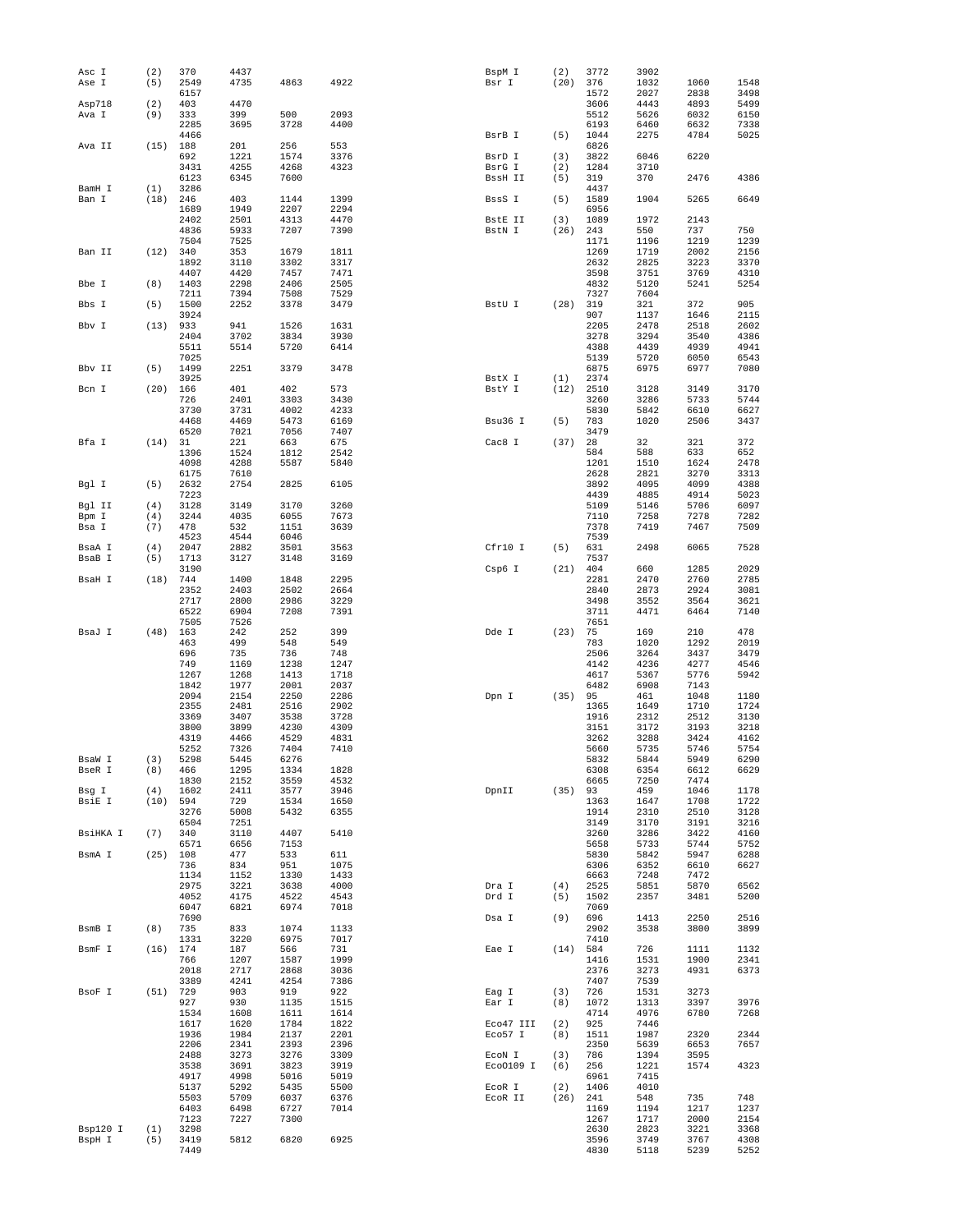|                |            | 7325         | 7602         |              |              |                  |            | 7207         | 7390         | 7504         | 7525         |
|----------------|------------|--------------|--------------|--------------|--------------|------------------|------------|--------------|--------------|--------------|--------------|
| ECOR V         | (3)        | 141          | 4208         | 7593         |              | Kpn I            | (2)        | 407          | 4474         |              |              |
| Ehe I          | (8)        | 1401         | 2296         | 2404         | 2503         | Mae I            | (14)       | 31           | 221          | 663          | 675          |
|                |            | 7209         | 7392         | 7506         | 7527         |                  |            | 1396         | 1524         | 1812         | 2542         |
| Fnu4H I        | (51)       | 729          | 903          | 919          | 922          |                  |            | 4098         | 4288         | 5587         | 5840         |
|                |            | 927<br>1534  | 930          | 1135<br>1611 | 1515<br>1614 |                  | (20)       | 6175<br>744  | 7610<br>1083 |              | 1848         |
|                |            | 1617         | 1608<br>1620 | 1784         | 1822         | Mae II           |            | 2046         | 2664         | 1124<br>2676 | 2717         |
|                |            | 1936         | 1984         | 2137         | 2201         |                  |            | 2800         | 2881         | 2986         | 3461         |
|                |            | 2206         | 2341         | 2393         | 2396         |                  |            | 3500         | 3562         | 3929         | 5795         |
|                |            | 2488         | 3273         | 3276         | 3309         |                  |            | 6211         | 6584         | 6904         | 7346         |
|                |            | 3538         | 3691         | 3823         | 3919         | Mae III          | (26)       | 39           | 996          | 1024         | 1089         |
|                |            | 4917         | 4998         | 5016         | 5019         |                  |            | 1233         | 1972         | 2143         | 2149         |
|                |            | 5137         | 5292         | 5435         | 5500         |                  |            | 2603         | 2690         | 3039         | 3325         |
|                |            | 5503         | 5709         | 6037         | 6376         |                  |            | 3441         | 4106         | 4584         | 5448         |
|                |            | 6403         | 6498         | 6727         | 7014         |                  |            | 5511         | 5627         | 5910         | 6241         |
|                |            | 7123         | 7227         | 7300         |              |                  |            | 6299<br>7319 | 6452         | 6640         | 7028         |
| Fok I          | (17)       | 425<br>1701  | 1142<br>1994 | 1302<br>2051 | 1466<br>2290 | Mbo I            | (35)       | 93           | 7339<br>459  | 1046         | 1178         |
|                |            | 3219         | 3711         | 3745         | 4491         |                  |            | 1363         | 1647         | 1708         | 1722         |
|                |            | 5951         | 6132         | 6419         | 7062         |                  |            | 1914         | 2310         | 2510         | 3128         |
|                |            | 7306         |              |              |              |                  |            | 3149         | 3170         | 3191         | 3216         |
| Fsp I          | (3)        | 1880         | 6207         | 7230         |              |                  |            | 3260         | 3286         | 3422         | 4160         |
| Gdi II         | (13)       | 725          | 727          | 1131         | 1530         |                  |            | 5658         | 5733         | 5744         | 5752         |
|                |            | 1532         | 1901         | 2342         | 3272         |                  |            | 5830         | 5842         | 5947         | 6288         |
|                |            | 3274         | 4932         | 6372         | 7408         |                  |            | 6306         | 6352         | 6610         | 6627         |
|                | (4)        | 7540<br>3243 |              | 6056         | 7674         |                  |            | 6663<br>1088 | 7248         | 7472<br>1447 | 1504         |
| Gsu I<br>Hae I | (10)       | 586          | 4036<br>1113 | 1418         | 1835         | Mbo II           | (23)       | 1532         | 1301<br>2253 | 2256         | 3269         |
|                |            | 2042         | 2264         | 2378         | 5107         |                  |            | 3379         | 3385         | 3483         | 3871         |
|                |            | 5118         | 5570         |              |              |                  |            | 3925         | 3992         | 4730         | 4964         |
| Hae II         | (12)       | 927          | 1403         | 2298         | 2406         |                  |            | 5753         | 5826         | 6581         | 6659         |
|                |            | 2505         | 4970         | 5340         | 7211         |                  |            | 6768         | 7256         | 7468         |              |
|                |            | 7394         | 7448         | 7508         | 7529         | Mlu I            | (1)        | 3292         |              |              |              |
| Hae III        | (41)       | 130          | 175          | 586          | 728          | Mme I            | (9)        | 831          | 1108         | 2246         | 3661         |
|                |            | 764          | 776          | 989          | 1113         |                  |            | 3889         | 4531         | 4583         | 5306         |
|                |            | 1134         | 1199         | 1418         | 1533         |                  |            | 5490         |              |              |              |
|                |            | 1835<br>2042 | 1902<br>2229 | 1935<br>2264 | 1986<br>2343 | Mnl I            | (84)       | 218<br>462   | 370<br>486   | 389<br>508   | 434<br>512   |
|                |            | 2378         | 2487         | 2626         | 2819         |                  |            | 568          | 778          | 874          | 1170         |
|                |            | 3275         | 3300         | 4197         | 4242         |                  |            | 1273         | 1306         | 1312         | 1315         |
|                |            | 4933         | 5107         | 5118         | 5136         |                  |            | 1321         | 1351         | 1354         | 1369         |
|                |            | 5570         | 6028         | 6108         | 6375         |                  |            | 1376         | 1392         | 1456         | 1797         |
|                |            | 6962         | 7260         | 7409         | 7417         |                  |            | 1798         | 1808         | 1811         | 1820         |
|                |            | 7541         |              |              |              |                  |            | 1837         | 1845         | 1848         | 1879         |
| Hga I          | (15)       | 383          | 644          | 897          | 1493         |                  |            | 1912         | 1918         | 1924         | 1939         |
|                |            | 2359         | 3067         | 3236         | 3268         |                  |            | 2027         | 2089         | 2122         | 2172         |
|                |            | 3568         | 4450<br>7070 | 5202<br>7539 | 5780         |                  |            | 2229         | 2254<br>2350 | 2274         | 2281<br>2445 |
| HgiA I         | (7)        | 6512<br>340  | 3110         | 4407         | 5410         |                  |            | 2313<br>2476 | 3083         | 2440<br>3259 | 3298         |
|                |            | 6571         | 6656         | 7153         |              |                  |            | 3399         | 3426         | 3432         | 3474         |
| HgiE II        | (2)        | 5671         | 7151         |              |              |                  |            | 3507         | 3537         | 3591         | 3657         |
| Hha I          | (45)       | 321          | 323          | 372          | 374          |                  |            | 3859         | 3891         | 3948         | 3996         |
|                |            | 650          | 907          | 926          | 1402         |                  |            | 4285         | 4437         | 4456         | 4501         |
|                |            | 1514         | 1869         | 1881         | 2115         |                  |            | 4528         | 4552         | 4612         | 4941         |
|                |            | 2205         | 2297         | 2405         | 2478         |                  |            | 4990         | 5200         | 5273         | 5524         |
|                |            | 2480         | 2504         | 4388         | 4390         |                  |            | 5924         | 6005         | 6151         | 6357         |
|                |            | 4439<br>4941 | 4441<br>4969 | 4716<br>5002 | 4876<br>5272 | Msc I            | (4)        | 6952<br>586  | 7010<br>1113 | 7270<br>1418 | 7554<br>2378 |
|                |            | 5339         | 5439         | 5613         | 5722         | Mse I            | (26)       | 36           | 1009         | 1121         | 1151         |
|                |            |              |              | 6545         | 6877         |                  |            | 1175         |              | 2549         | 4016         |
|                |            |              |              |              |              |                  |            |              |              |              | 4735         |
|                |            | 6115<br>6977 | 6208<br>7080 |              |              |                  |            | 4020         | 2524<br>4103 | 4637         |              |
|                |            | 7364         | 7393         | 7210<br>7447 | 7231<br>7507 |                  |            | 4863         | 4922         | 5798         | 5850         |
|                |            | 7528         |              |              |              |                  |            | 5855         | 5869         | 5922         | 6157         |
| HinC II        | (1)        | 3282         |              |              |              |                  |            | 6196         | 6561         | 6933         | 7114         |
| Hind II        | (1)        | 3282         |              |              |              |                  |            | 7311         | 7581         |              |              |
| HinD III       | (1)        | 3266         |              |              |              | Msl I            | (4)        | 2907         | 3799         | 6237         | 6396         |
| Hinf I         | $(18)$ 444 |              | 452          | 793          | 804          | Msp I            | (31) 165   |              | 400          | 571          | 632          |
|                |            | 1439         | 1771         | 2159         | 2952         |                  |            | 725          | 1403         | 2400         | 2499         |
|                |            | 3862         | 4627         | 4649         | 4670         |                  |            | 3302         | 3429         | 3729         | 3826         |
|                |            | 4927<br>5980 | 4992<br>7618 | 5067         | 5463         |                  |            | 4000<br>5299 | 4232<br>5446 | 4467<br>5472 | 4810<br>5662 |
| HinI I         | (18) 744   |              | 1400         | 1848         | 2295         |                  |            | 6066         | 6100         | 6167         | 6277         |
|                |            | 2352         | 2403         | 2502         | 2664         |                  |            | 6519         | 7020         | 7054         | 7406         |
|                |            | 2717         | 2800         | 2986         | 3229         |                  |            | 7529         | 7538         | 7553         |              |
|                |            | 6522         | 6904         | 7208         | 7391         | MspA1 I          | (13) 590   |              | 1622         | 2395         | 2518         |
|                |            | 7505         | 7526         |              |              |                  |            | 3540         | 4568         | 4916         | 5434         |
| HinP I         | $(45)$ 319 |              | 321          | 370          | 372          |                  |            | 5679         | 6620         | 7086         | 7280         |
|                |            | 648          | 905          | 924          | 1400         |                  |            | 7636         |              |              |              |
|                |            | 1512         | 1867         | 1879         | 2113         | Nae I            | (2)        | 633          | 7539         |              |              |
|                |            | 2203<br>2478 | 2295<br>2502 | 2403<br>4386 | 2476<br>4388 | Nar I            | (8)        | 1400<br>7208 | 2295<br>7391 | 2403<br>7505 | 2502<br>7526 |
|                |            | 4437         | 4439         | 4714         | 4874         | Nci I            | $(20)$ 165 |              | 400          | 401          | 572          |
|                |            | 4939         | 4967         | 5000         | 5270         |                  |            | 725          | 2400         | 3302         | 3429         |
|                |            | 5337         | 5437         | 5611         | 5720         |                  |            | 3729         | 3730         | 4001         | 4232         |
|                |            | 6113         | 6206         | 6543         | 6875         |                  |            | 4467         | 4468         | 5472         | 6168         |
|                |            | 6975         | 7078         | 7208         | 7229         |                  |            | 6519         | 7020         | 7055         | 7406         |
|                |            | 7362         | 7391         | 7445         | 7505         | Nco I            | (3)        | 1413         | 2250         | 2902         |              |
|                |            | 7526         |              |              |              | Nde I            | (2)        | 2776         | 7156         |              |              |
| Hpa II         | $(31)$ 165 | 725          | 400<br>1403  | 571<br>2400  | 632<br>2499  | NgoM I           | (2)<br>(2) | 631<br>30    | 7537<br>4097 |              |              |
|                |            | 3302         | 3429         | 3729         | 3826         | Nhe I<br>Nla III | (28)       | 62           | 1207         | 1417         | 1867         |
|                |            | 4000         | 4232         | 4467         | 4810         |                  |            | 1885         | 2254         | 2377         | 2846         |
|                |            | 5299         | 5446         | 5472         | 5662         |                  |            | 2906         | 3344         | 3423         | 3449         |
|                |            | 6066         | 6100         | 6167         | 6277         |                  |            | 3941         | 3955         | 4129         | 4583         |
|                |            | 6519         | 7020         | 7054         | 7406         |                  |            | 4750         | 5096         | 5816         | 6307         |
|                |            | 7529         | 7538         | 7553         |              |                  |            | 6317         | 6395         | 6431         | 6824         |
| Hph I          |            | $(20)$ 1159  | 1185         | 1403         | 1983         |                  |            | 6929         | 7013         | 7380         | 7453         |
|                |            | 2154         | 2205         | 2426         | 2917         | Nla IV           | $(46)$ 190 |              | 203          | 248          | 405          |
|                |            | 3577<br>6470 | 3889         | 5829         | 6056<br>6995 |                  |            | 523<br>895   | 554<br>1146  | 694<br>1223  | 763          |
|                |            | 7004         | 6678<br>7497 | 6711<br>7542 | 7623         |                  |            | 1575         | 1691         | 1891         | 1401<br>1951 |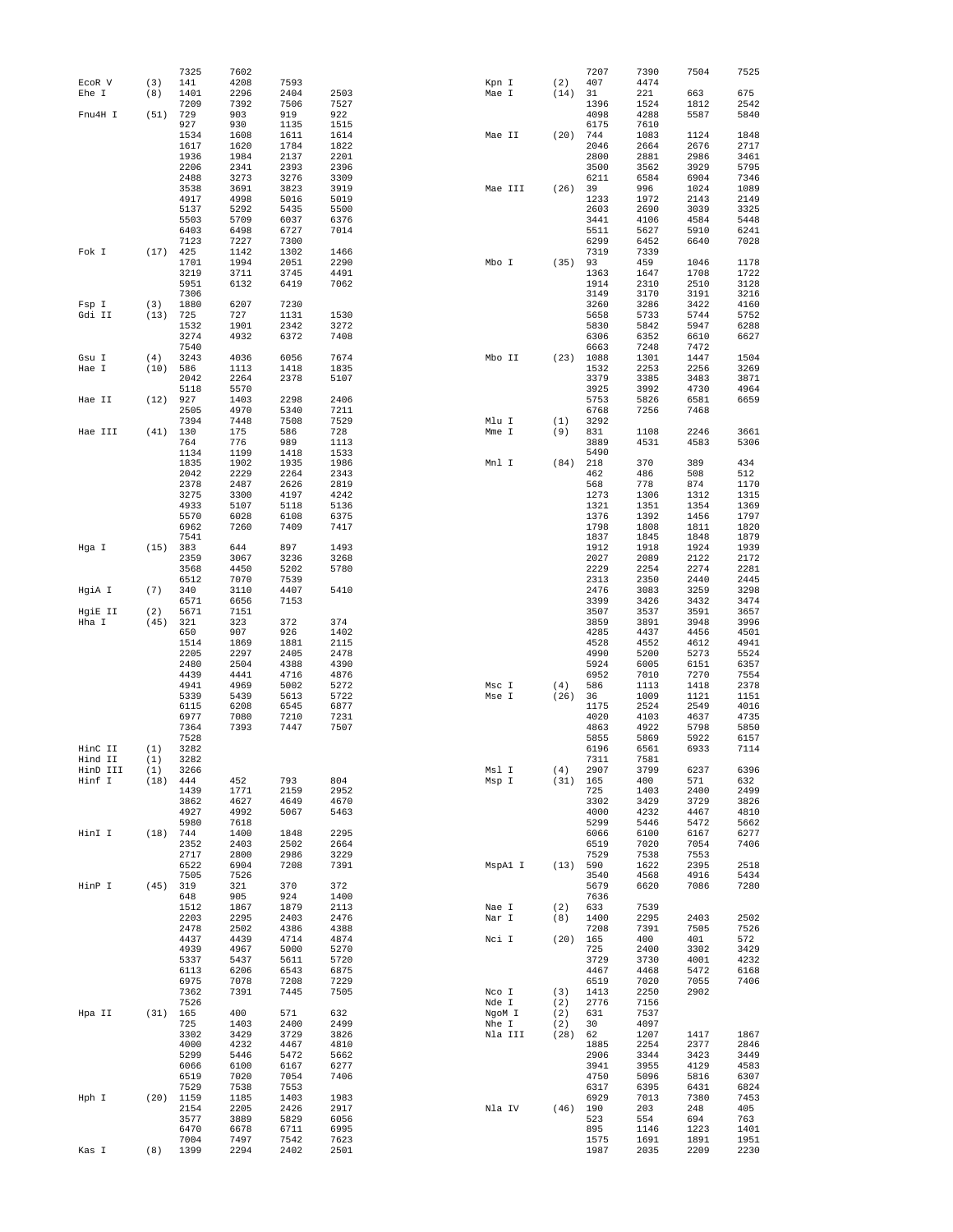|                     |            | 2296         | 2404         | 2503         | 3009         | SnaB I                   | (1)                                | 2882                |                                |                            |                                |                                  |
|---------------------|------------|--------------|--------------|--------------|--------------|--------------------------|------------------------------------|---------------------|--------------------------------|----------------------------|--------------------------------|----------------------------------|
|                     |            | 3288<br>3873 | 3300<br>4257 | 3377<br>4270 | 3433<br>4315 | Spe I<br>Sph I           | (2)<br>(1)                         | 662<br>7380         | 2541                           |                            |                                |                                  |
|                     |            | 4472         | 4838         | 5124         | 5163         | Ssp I                    | (2)                                | 4635                | 6789                           |                            |                                |                                  |
|                     |            | 5935         | 6029         | 6070         | 6281         | Stu I                    | (2)                                | 2042                | 2264                           |                            |                                |                                  |
|                     |            | 6871         | 7209         | 7392         | 7416         | Sty I                    | (11)                               | 252                 | 463                            | 1247                       | 1413                           |                                  |
| Not I               | (1)        | 7506<br>3273 | 7527         |              |              |                          |                                    | 1977<br>3407        | 2037<br>4319                   | 2250<br>4529               | 2902                           |                                  |
| Nru I               | (1)        | 1646         |              |              |              | Taq I                    | (14)                               | 796                 | 1040                           | 1351                       | 1362                           |                                  |
| Nsi I               | (1)        | 3953         |              |              |              |                          |                                    | 1707                | 1911                           | 1917                       | 2127                           |                                  |
| Nsp7524 I           | (5)        | 3340         | 3445         | 5092         | 7009         |                          |                                    | 3194                | 3281                           | 3662                       | 4630                           |                                  |
|                     |            | 7376         |              |              |              |                          |                                    | 5192                | 6636                           |                            |                                |                                  |
| NspB II             | (13)       | 590          | 1622         | 2395         | 2518         | Tfi I                    | (7)                                | 444                 | 804                            | 1439                       | 1771                           |                                  |
|                     |            | 3540<br>5679 | 4568<br>6620 | 4916<br>7086 | 5434<br>7280 | Tsp45 I                  | (11)                               | 4670<br>1024        | 4927<br>1233                   | 5067<br>1972               | 2143                           |                                  |
|                     |            | 7636         |              |              |              |                          |                                    | 2149                | 3325                           | 3441                       | 6241                           |                                  |
| NspH I              | (5)        | 3344         | 3449         | 5096         | 7013         |                          |                                    | 6452                | 7028                           | 7339                       |                                |                                  |
|                     |            | 7380         |              |              |              | Tth111 I                 | (4)                                | 392                 | 813                            | 1219                       | 4459                           |                                  |
| Pac I               | (1)        | 4020         |              |              |              | Tth111 II                | (8)                                | 147                 | 424                            | 615                        | 634                            |                                  |
| Pal I               | (41)       | 130          | 175          | 586<br>989   | 728<br>1113  |                          |                                    | 4214                | 5681                           | 5690                       | 5720                           |                                  |
|                     |            | 764<br>1134  | 776<br>1199  | 1418         | 1533         | Vsp I                    | (5)                                | 2549<br>6157        | 4735                           | 4863                       | 4922                           |                                  |
|                     |            | 1835         | 1902         | 1935         | 1986         | Xba I                    | (3)                                | 220                 | 1811                           | 4287                       |                                |                                  |
|                     |            | 2042         | 2229         | 2264         | 2343         | Xho II                   | (12)                               | 2510                | 3128                           | 3149                       | 3170                           |                                  |
|                     |            | 2378         | 2487         | 2626         | 2819         |                          |                                    | 3260                | 3286                           | 5733                       | 5744                           |                                  |
|                     |            | 3275         | 3300         | 4197         | 4242         |                          |                                    | 5830                | 5842                           | 6610                       | 6627                           |                                  |
|                     |            | 4933<br>5570 | 5107<br>6028 | 5118<br>6108 | 5136<br>6375 | Xma I<br>Xma III         | (3)<br>(3)                         | 399<br>726          | 3728<br>1531                   | 4466<br>3273               |                                |                                  |
|                     |            | 6962         | 7260         | 7409         | 7417         | Xmn I                    | (4)                                | 3931                | 4698                           | 4736                       | 6584                           |                                  |
|                     |            | 7541         |              |              |              |                          |                                    |                     |                                |                            |                                |                                  |
| PflM I              | (1)        | 2256         |              |              |              | Site usage in pSCV-TOFc: |                                    |                     |                                |                            |                                |                                  |
| Ple I               | (3)        | 801          | 4635         | 5471         |              |                          |                                    |                     |                                |                            |                                |                                  |
| Pme I               | (1)        | 2525         |              |              |              | Aat II                   | G, ACGT `C                         |                     | $\overline{7}$                 | Acc I                      | GT`MK,AC                       | $\mathbf{1}$                     |
| PpuM I<br>Psp1406 I | (4)<br>(2) | 256<br>6211  | 1221<br>6584 | 1574         | 4323         | Acc65 I<br>Afl II        | G`GTAC, C<br>$C$ TTAA, G           |                     | 2<br>3                         | Aci I<br>Afl III           | $C^{\wedge}CG, C$<br>A`CRYG, T | 82<br>2                          |
| PspA I              | (3)        | 399          | 3728         | 4466         |              | Age I                    | A CCGG, T                          |                     | $\overline{\phantom{a}}$       | Aha II                     | GR CG, YC                      | 18                               |
| Pst I               | (4)        | 923          | 931          | 1107         | 2172         | Ahd I                    |                                    | GACNN, N`NNGTC      | 6                              | Alu I                      | $AG$ $CT$                      | 38                               |
| Pvu I               | (3)        | 1650         | 6355         | 7251         |              | Alw I                    | GGATC 8/9                          |                     | 15                             | AlwN I                     | CAG, NNN `CTG                  | $\overline{4}$                   |
| Pvu II              | (5)        | 1622         | 2395         | 4916         | 7280         | Apa I                    | G, GGCC `C                         |                     | $\mathbf{1}$                   | ApaL I                     | G`TGCA, C                      | 3                                |
| Rsa I               |            | 7636         |              |              |              | Apo I                    | R`AATT, Y                          |                     | 3                              | Asc I                      | GG 'CGCG, CC                   | $\overline{a}$<br>$\overline{a}$ |
|                     | (21)       | 405<br>2282  | 661<br>2471  | 1286<br>2761 | 2030<br>2786 | Ase I<br>Ava I           | AT `TA, AT<br>$C^{\wedge}$ YCGR, G |                     | 5<br>9                         | Asp718<br>Ava II           | G`GTAC, C<br>$G$ $GWC$ , $C$   | 15                               |
|                     |            | 2841         | 2874         | 2925         | 3082         | Avr II                   | C`CTAG, G                          |                     | $\overline{\phantom{a}}$       | BamH I                     | G`GATC, C                      | $\mathbf{1}$                     |
|                     |            | 3499         | 3553         | 3565         | 3622         | Ban I                    | G`GYRC, C                          |                     | 18                             | Ban II                     | G, RGCY `C                     | 12                               |
|                     |            | 3712         | 4472         | 6465         | 7141         | Bbe I                    | G, GCGC `C                         |                     | 8                              | Bbs I                      | GAAGAC 8/12                    | 5                                |
|                     |            | 7652         |              |              |              | Bbv I                    | GCAGC 13/17                        |                     | 13                             | Bbv II                     | GAAGAC 7/11                    | 5                                |
| Sac I               | (3)        | 340          | 3110         | 4407         |              | Bcl I                    | T`GATC, A                          |                     | $\overline{\phantom{a}}$       | Bcn I                      | $CC, S$ GG                     | 20                               |
| Sac II<br>Sal I     | (2)<br>(1) | 2519<br>3280 | 3541         |              |              | Bfa I<br>Bgl II          | $C^T A$ , G<br>A`GATC, T           |                     | 14<br>4                        | Bgl I<br>Blp I             | GCCN, NNN NGGC<br>GC `TNA, GC  | 5<br>$\overline{\phantom{0}}$    |
| Sap I               | (3)        | 3976         | 4714         | 4976         |              | Bpm I                    |                                    | CTGGAG 22/20        | 4                              | Bsa I                      | GGTCTC 7/11                    | $\boldsymbol{7}$                 |
| Sau3A I             | (35)       | 93           | 459          | 1046         | 1178         | BsaA I                   | YAC GTR                            |                     | 4                              | BsaB I                     | GATNN NNATC                    | 5                                |
|                     |            | 1363         | 1647         | 1708         | 1722         | BsaH I                   | GR CG, YC                          |                     | 18                             | BsaJ I                     | C`CNNG,G                       | 48                               |
|                     |            | 1914         | 2310         | 2510         | 3128         | BsaW I                   | $W$ $CCGG$ , $W$                   |                     | 3                              | BseR I                     | GAGGAG 16/14                   | 8                                |
|                     |            | 3149         | 3170         | 3191         | 3216         | Bsg I                    | GTGCAG 22/20                       |                     | $\overline{4}$                 | BsiC I                     | TT CG, AA                      | $\overline{\phantom{0}}$         |
|                     |            | 3260<br>5658 | 3286<br>5733 | 3422<br>5744 | 4160<br>5752 | BsiE I<br>BsiW I         | CG, RY CG<br>$C$ GTAC, G           |                     | 10<br>$\overline{\phantom{a}}$ | BsiHKA I<br>Bsm I          | G, WGCW C<br>GAATG, C 7        | 7<br>$\overline{\phantom{0}}$    |
|                     |            | 5830         | 5842         | 5947         | 6288         | BsmA I                   | GTCTC 79                           |                     | 25                             | BsmB I                     | CGTCTC 7/11                    | 8                                |
|                     |            | 6306         | 6352         | 6610         | 6627         | BsmF I                   | GGGAC 15/19                        |                     | 16                             | BsoF I                     | $GC^N$ , $GC$                  | 51                               |
|                     |            | 6663         | 7248         | 7472         |              | Bsp120 I                 | G`GGCC, C                          |                     | $\mathbf{1}$                   | Bsp1286 I G, DGCH'C        |                                | $\overline{\phantom{a}}$         |
| Sau96 I             | (36)       | 128          | 173          | 188          | 201          | BspH I                   | T`CATG, A                          |                     | 5                              | BspM I                     | ACCTGC 10/14                   | $\overline{\mathbf{c}}$          |
|                     |            | 256          | 553          | 692          | 762          | BspM II                  | T CCGG, A                          |                     | $\overline{\phantom{a}}$<br>5  | Bsr I                      | ACT, GG                        | 20                               |
|                     |            | 775<br>1574  | 987<br>1933  | 1198<br>1985 | 1221<br>2228 | BsrB I<br>BsrG I         | GAG CGG<br>T`GTAC, A               |                     | $\,2$                          | BsrD I<br>BssH II          | GCAATG, 8<br>G`CGCG, C         | 3<br>5                           |
|                     |            | 2485         | 2625         | 2818         | 3298         | BssS I                   | C`TCGT, G                          |                     | 5                              | Bst1107 I                  | GTA TAC                        | $\overline{\phantom{0}}$         |
|                     |            | 3299         | 3376         | 3431         | 4195         | BstB I                   | TT`CG,AA                           |                     | $\overline{\phantom{a}}$       | BstE II                    | G`GTNAC, C                     | 3                                |
|                     |            | 4240         | 4255         | 4268         | 4323         | BstN I                   | $CC^W$ , GG                        |                     | 26                             | BstU I                     | CG CG                          | 28                               |
|                     |            | 6027         | 6106         | 6123         | 6345         | BstX I                   |                                    | CCAN, NNNN `NTGG    | 1                              | BstY I                     | R GATC, Y                      | 12                               |
| Sca I               | (1)        | 6961<br>6465 | 7258         | 7415         | 7600         | Bsu36 I<br>Cfr10 I       | CC `TNA, GG<br>R CCGG, Y           |                     | 5<br>5                         | Cac8 I<br>Cla I            | GCN NGC<br>AT CG, AT           | 37<br>$\overline{\phantom{a}}$   |
| ScrF I              | $(46)$ 165 |              | 243          | 400          | 401          | Csp6 I                   | $G^T A, C$                         |                     | 21                             | Dde I                      | $C$ TNA, $G$                   | 23                               |
|                     |            | 550          | 572          | 725          | 737          | Dpn I                    | GA TC                              |                     | 35                             | DpnII                      | `GATC,                         | 35                               |
|                     |            | 750          | 1171         | 1196         | 1219         | Dra I                    | TTT   AAA                          |                     | $\overline{4}$                 | Dra III                    | CAC, NNN `GTG                  | $\overline{\phantom{a}}$         |
|                     |            | 1239         | 1269         | 1719         | 2002         | Drd I                    |                                    | GACNN, NN `NNGTC    | 5                              | Dsa I                      | $C$ $CRYG$ , $G$               | 9                                |
|                     |            | 2156<br>3223 | 2400<br>3302 | 2632<br>3370 | 2825<br>3429 | Eae I<br>Ear I           | Y`GGCC, R<br>CTCTTC 7/10           |                     | 14<br>8                        | Eaq I<br>Eco47 III AGC GCT | C`GGCC, G                      | 3<br>$\overline{\mathbf{c}}$     |
|                     |            | 3598         | 3729         | 3730         | 3751         | Eco57 I                  | CTGAAG 21/19                       |                     | 8                              | Eco72 I                    | CAC GTG                        | $\overline{\phantom{a}}$         |
|                     |            | 3769         | 4001         | 4232         | 4310         | ECON I                   |                                    | CCTNN `N, NNAGG     | 3                              | Eco0109 I RG'GNC, CY       |                                | 6                                |
|                     |            | 4467         | 4468         | 4832         | 5120         | ECOR I                   | G`AATT, C                          |                     | $\overline{2}$                 | ECOR II                    | CCWGG,                         | 26                               |
|                     |            | 5241         | 5254         | 5472         | 6168         | ECOR V                   | GAT ATC                            |                     | 3                              | $Ehe$ $\;$ I               | GGC GCC                        | 8                                |
|                     |            | 6519<br>7406 | 7020<br>7604 | 7055         | 7327         | Esp I<br>Fok I           | GC `TNA, GC<br>GGATG 14/18         |                     | $\sim$<br>17                   | Fnu4H I<br>Fse I           | GC `N, GC<br>GG, CCGG 'CC      | 51<br>$\sim$                     |
| Sec I               | $(48)$ 163 |              | 242          | 252          | 399          | Fsp I                    | TGC GCA                            |                     | 3                              | Gdi II                     | YGGC, CG                       | 13                               |
|                     |            | 463          | 499          | 548          | 549          | Gsu I                    | CTGGAG 21/19                       |                     | $\overline{4}$                 | Hae I                      | WGG CCW                        | 10                               |
|                     |            | 696          | 735          | 736          | 748          | Hae II                   | R, GCGC`Y                          |                     | 12                             | Hae III                    | $GG$ $CC$                      | 41                               |
|                     |            | 749          | 1169         | 1238         | 1247         | Hga I                    | GACGC 9/14                         |                     | 15                             | HgiA I                     | G, WGCW `C                     | $7\phantom{.0}$                  |
|                     |            | 1267         | 1268         | 1413         | 1718         | HgiE II                  |                                    | ACCNNNNNNGGT -1/132 |                                | Hha I                      | $G, CG$ $C$                    | 45                               |
|                     |            | 1842<br>2094 | 1977<br>2154 | 2001<br>2250 | 2037<br>2286 | HinC II<br>HinD III      | GTY RAC<br>A`AGCT, T               |                     | $\mathbf{1}$<br>$\mathbf{1}$   | Hind II<br>Hinf I          | GTY RAC<br>G`ANT, C            | $\mathbf{1}$<br>18               |
|                     |            | 2355         | 2481         | 2516         | 2902         | HinI I                   | GR CG, YC                          |                     | 18                             | HinP I                     | $G^{\wedge}CG, C$              | 45                               |
|                     |            | 3369         | 3407         | 3538         | 3728         | Hpa I                    | GTT AAC                            |                     | $\overline{\phantom{a}}$       | Hpa II                     | $C^{\wedge}CG$ , $G$           | 31                               |
|                     |            | 3800         | 3899         | 4230         | 4309         | Hph I                    | GGTGA 12/11                        |                     | 20                             | Kas I                      | G`GCGC, C                      | 8                                |
|                     |            | 4319         | 4466         | 4529         | 4831         | Kpn I                    | G, GTAC `C                         |                     | $\overline{2}$                 | Mae I                      | $C^T A$ , G                    | 14                               |
|                     |            | 5252         | 7326         | 7404         | 7410         | Mae II                   | $A^{\dagger}CG, T$                 |                     | 20                             | Mae III                    | `GTNAC,                        | 26                               |
| SfaN I              | $(22)$ 187 | 1487         | 446<br>1544  | 643<br>1676  | 940<br>1722  | Mbo I<br>Mlu I           | `GATC,<br>A CGCG, T                |                     | 35<br>$\mathbf{1}$             | Mbo II<br>Mme I            | GAAGA 12/11<br>TCCRAC 25/23    | 23<br>9                          |
|                     |            | 2900         | 3939         | 4254         | 4512         | Mnl I                    | CCTC 10/10                         |                     | 84                             | Msc I                      | TGG CCA                        | 4                                |
|                     |            | 5188         | 6240         | 6433         | 6680         | Mse I                    | T`TA, A                            |                     | 26                             | Msl I                      | CAYNN NNRTG                    | 4                                |
|                     |            | 7041         | 7133         | 7171         | 7209         | Msp I                    | $C^{\wedge}CG$ , $G$               |                     | 31                             | MspA1 I                    | CMG CKG                        | 13                               |
|                     |            | 7525         | 7537         |              |              | Mun I                    | C`AATT, G                          |                     | $\overline{\phantom{a}}$       | Nae I                      | GCC GGC                        | $\overline{a}$                   |
| Sfc I               | $(12)$ 15  |              | 919          | 927          | 1103         | Nar I                    | GG CG, CC                          |                     | 8                              | Nci I                      | $CC$ `S, GG                    | 20                               |
|                     |            | 1498<br>5357 | 2168<br>5548 | 3885<br>6226 | 4082<br>7644 | Nco I<br>NgoM I          | $C$ $CATG$ , $G$<br>G`CCGG, C      |                     | 3<br>$\overline{a}$            | Nde I<br>Nhe I             | CA`TA, TG<br>G`CTAG, C         | $\overline{a}$<br>2              |
| Sma I               | (3)        | 401          | 3730         | 4468         |              | Nla III                  | , CATG                             |                     | 28                             | Nla IV                     | GGN NCC                        | 46                               |
|                     |            |              |              |              |              |                          |                                    |                     |                                |                            |                                |                                  |